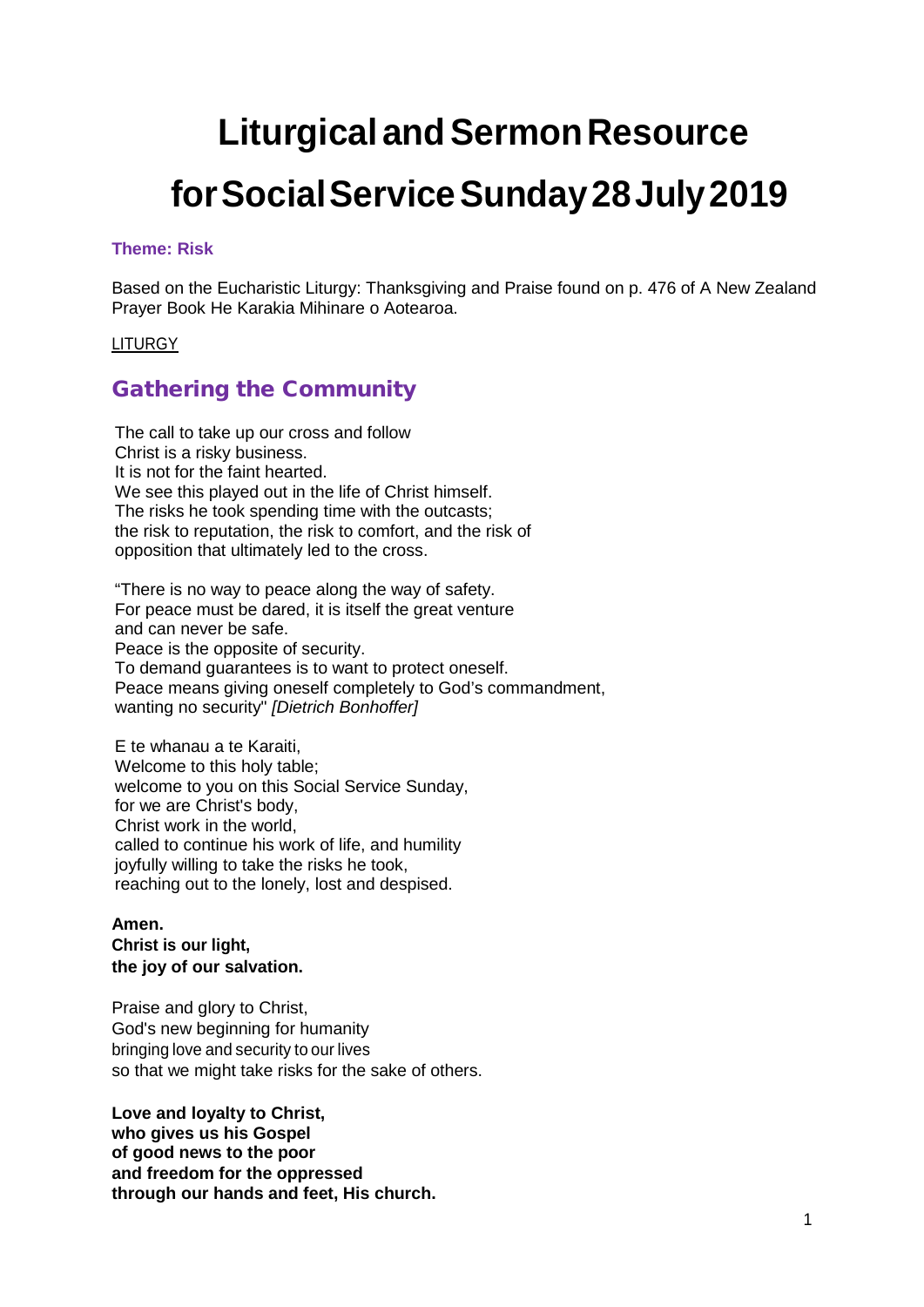# Song of Praise

Christ is the good shepherd who knows and cares for every one of the sheep in different folds In Christ there is neither Jew nor Gentile; in Christ there is no discrimination of gender, class, or race In Christ the poor are blessed the simple receive truth hidden from the wise.

**Alleluia! God of justice and compassion, you give us a work to do and a baptism of suffering and resurrection From you comes power to give to others the care we have ourselves received so that we, and all who love your world, may live in harmony and trust. Grant us your grace to take great risks for your calling**

# Forgiveness

We come seeking forgiveness as members of Christ's body, for all we have failed to be and do, when we have placed comfort above love andsecurityaboverisk inyourservice.

### *Silence*

In God there is forgiveness.

**Loving and all-seeing God, forgive us where we have failed to support one another and to be what we claim to be. Forgiveuswhenwehavefailedtoserveyou; and where ourthoughts and actions have been contrarytoyourswe ask yourpardon. Forgiveuswherewehave againraisedbarriers that you toredown.**

### *Silence*

Rejoice and be glad, for Christ is resurrection, reconciliation for all the human race.

*The minister and people say*

### **We shall all be one in Christ.**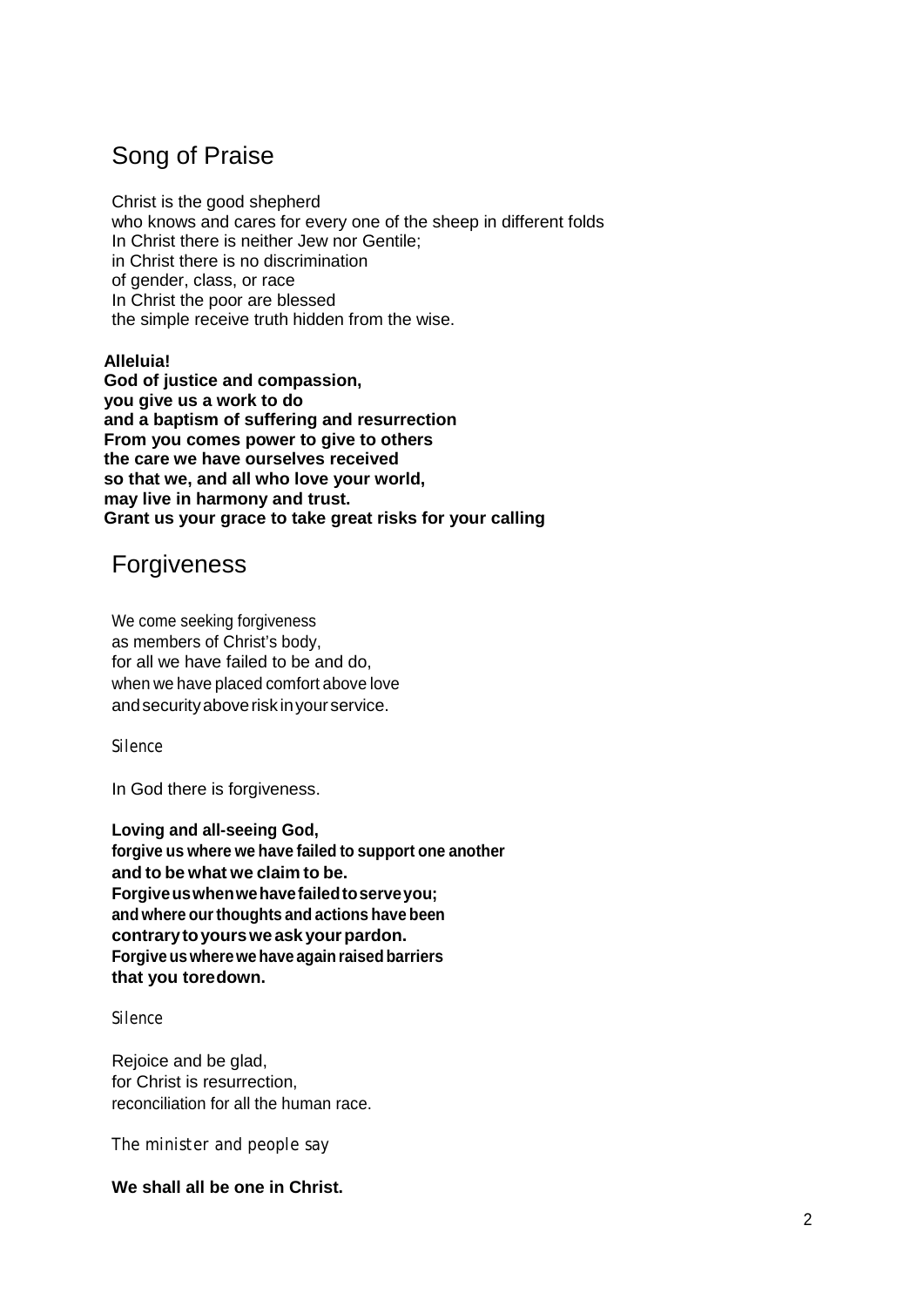### **Praise to Christ who created us, PraisetoChristwhohasacceptedus, Praise to Christ who risks sending us into the world.**

*Sentence may be read.* Do not fear, for I am with you;

do not be dismayed, for I am your God. I will strengthen you and help you. I will uphold you with my saving right hand. *Isaiah 41:10*

*A Collect of the Day shall be said here, or before or after the sermon*

This collect may be used as Collect of the Day

Gracious God, Who is both just and merciful, Provoke us to work for justice for all, Even to risk all, As we seek mercy and compassion For those who are oppressed, So that your kingdom comes, All receive daily bread, and We are delivered from evil, Through the power of the Spirit and in the love of Christ. Amen.

## The Proclamation

### Readings

The readings for Social Service Sunday...

Option 1: Social Service Sunday with the theme of Risk. These readings are: Hosea 1:2-10; Ps 85; Col 2:6-15; Luke 11:1-13

Option 2: Social Service Sunday 2019 These readings are: Ps 72:1-7; 146:5-10, Micah 6:8-12, James 2:14-17, Matt 25:31-45

# Sermon

Affirmation of Faith (from p. 481 or 461 or 410 in NZPB)

### Intercession and Thanksgiving

*You may choose to do A or B or both*

A. From p. 162NZPB

For the hungry and the overfed **May we have enough**

For the mourners and the mockers **May we laugh together**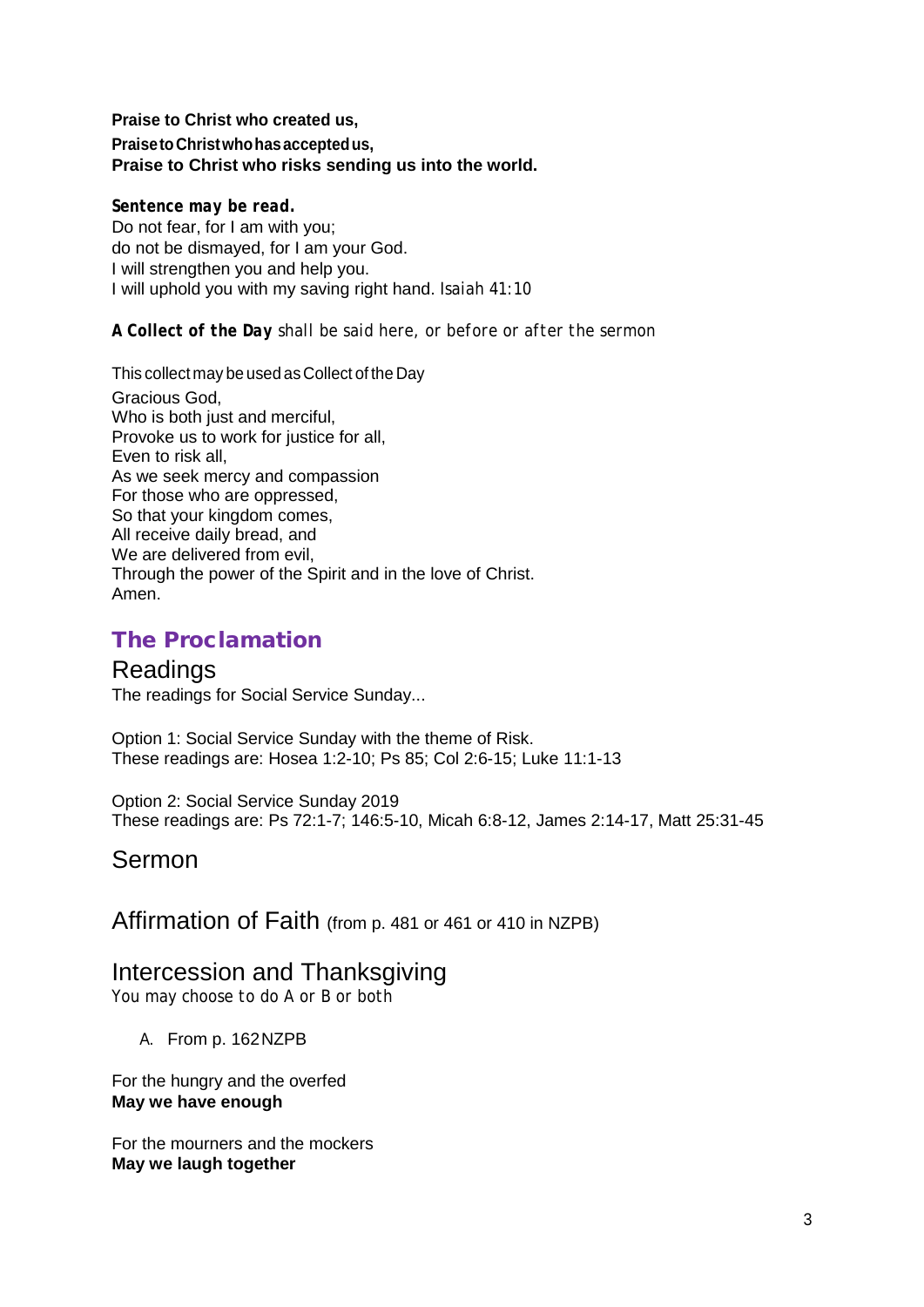For the victims and the oppressors **May we share power wisely**

For the peacemakers and the warmongers **May clear truth and stern love lead us to harmony.**

For the silenced and the propogandists **Maywespeakourownwordsintruth**

For the unemployed and the overworked **May our impress on the earth be kindly and creative**

For the troubled and the sleek **May we live together as wounded healers**

For the homeless and the cossetted **May our homes be simple, warm and welcoming**

For the vibrant and the dying **May we all die to live**

B. Prayers of the people

Lord in your mercy **Hear our prayer**

We pray for our social service agencies *[Name local agencies].* May their staff and boards or committees have wisdom, compassion and courage which takes risks as they respond to needs in our community. Lord in your mercy **Hear our prayer**

We pray for those who attend our social service agencies, noting that the courage to ask for help is often greater than the courage required to help. May those seeking help take a risk for their own sakes and for the sake of their loved ones. In their time of trouble, may they find help. In their time of crisis, may they find a way forward. In their time of feeling shame, may they be empowered to ask for help. Lord in your mercy **Hear our prayer**

We pray for those in government and those in government agencies who make law and set policy In Aotearoa New Zealand. May they be guided by compassion more than by cost-consciousness; May they understand that each client is a human person with hopes and dreams for a better future;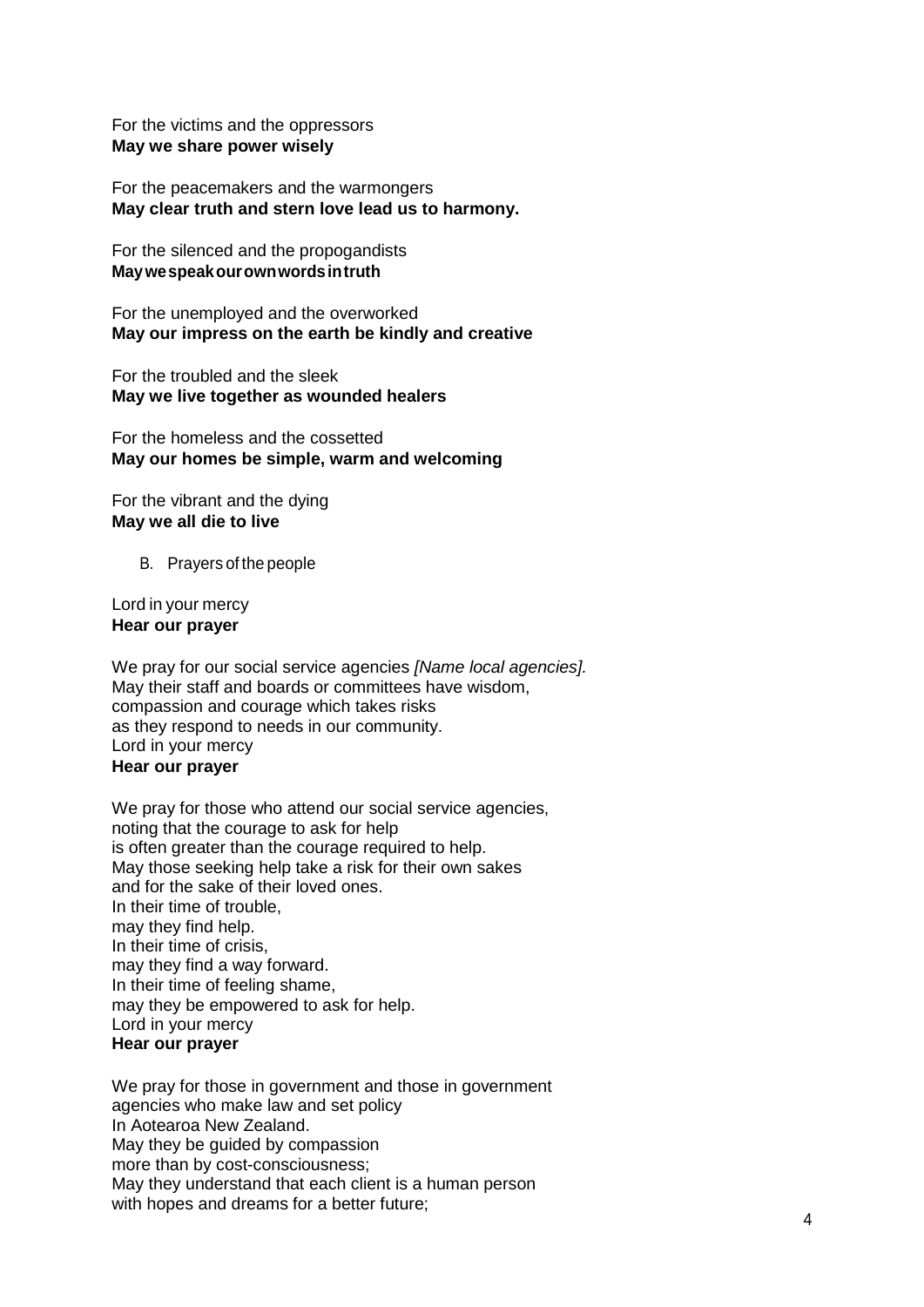May they have an inspiring vision for a better, more equal and less divided society. Lord in your mercy **Hear our prayer**

For ourselves, we pray that we would hear the call of the last, the lost, and the least. May we be prepared to risk our reputations, our comfort, and our security in order to act on that call. May we risk all for the gospel, seeking to be good news for those who call to us. Show us, we pray, one new step we can take to support social service agencies, to connect with vulnerable people and to shape the laws and policy of our nation. Lord in your mercy

### **Hear our prayer**

We also pray for the work of agencies working beyond our shores, for CMS, UNICEF, World Vision, and others who are offering love and service in practical ways to those in need. Bless their social service work also. Lord in your mercy **Hear our prayer**

Finally, we give thanks for all the blessings we have received in this life. We give thanks when we have received help in time of need from social service agencies. We give thanks for laws and government policy which have enriched our lives. And we give thanks that when we risked trusting you O God, you met us and brought us home to yourself. **Amen.**

### The Communion

*Continue by following the prayer book p488 onwards*

#### **SERMON**

Option 1: Social Service Sunday with the theme of Risk. These readings are: Hosea 1:2-10; Ps 85; Col 2:6-15; Luke 11:1-13

Option 2: Social Service Sunday 2019 These readings are: Ps 72:1-7; 146:5-10, Micah 6:8-12, James 2:14-17, Matt 25:31-45

*For the readings given above we offer below the following notes and links for preparing a message based on one or other set of readings.*

### Sermon resources

#### Option 1:

Brief comments the Old Testament and Gospel readings for *RCL Continuous*.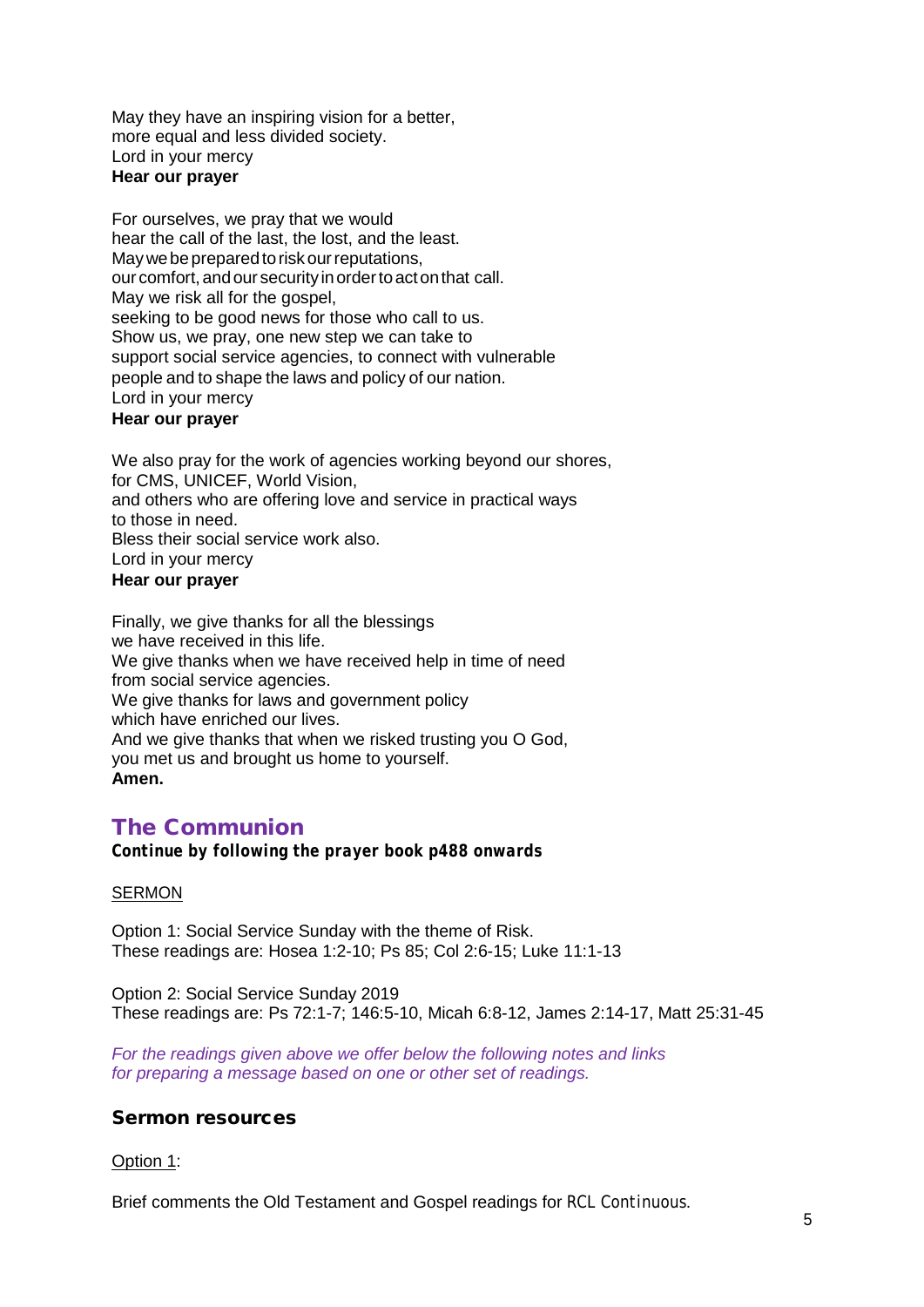### **Hosea1:2-10**

Hosea is asked to do something that involves a great deal of risk in a community of people that had such a strong ethic of exclusion for the unwanted and outcast. He must risk not only his reputation and his own sensibilities, but also the wrath of someone he tries to marry for purposes other than love. Gomer is objectified as she is used to illustrate a lesson for the people of Israel. (I tried that as part of a proposal to marry someone once and she hit me with a bike pump!) Is it any less risky to follow God's call on our own lives? Luke's programmatic opening declaration of the new covenant as "good news to the poor, release for the prisoners" (Luke 4:16-20) led to Christ proceeding to hang out with all the vulnerable, marginalised, excluded outcasts. He demonstrated that we can try to spiritualise his message all we like, but we just cannot totally lawyer away actual commitment to the marginalised. Although a lawyer did try that, and for his trouble he just got schooled with the parable of the Samaritan (Luke 10:25-37), so ... there's that to consider as well. Back to Hosea: Hosea marries Gomer and they have three children, the marriage to a whore and the names of the children all illustrating the rebellion and separation between Israel and Judah (Hosea 1:2-9). Yet in the same passage, God sees a transformation, God sees Israel shifting from "You are not my people" to "Children of the living God" (Hosea 1:10). Hosea's risk was worth taking. What risks are we being asked to take for the sake of transformation of people today?

### **Luke11:1-13**

Having a sense of control and autonomy in our lives is second nature; to feel that slipping away results in anxiety and fear. Loss of control is at the heart of a number of complaints that send people scurrying to the doctor's office. Unfortunately, although God is loving, God is notoriously no respecter of our sensibilities about personal control and autonomy. Handing over control of our lives, in terms of surrendering our lives to God's will is kind of the gig for disciples of Jesus. It is a great risk praying explicitly for that loss of control or handing over of the reins of our

lives that we find in the prayer 'Your kingdom come' of Luke 11:2. The passage after the conclusion of the Lord's Prayer (11:5-13) is an assurance from Jesus that when we take the risk to genuinely pray for the kingdom to come, God responds to give us what we need to serve the kingdom. We may give up autonomy by praying 'Your kingdom come' but we can be confident that God is in control.

There is another risk in praying the Lord's Prayer, especially on Social Service Sunday. What if God asks us to help with answering the prayer "Give us each our daily bread"? Some of us have more

loaves to eat each day than we know what to do with; others have less bread than our bodies' daily needs for nurture and replenishment. What is God saying to us as we pray the simple prayer that Jesus taught us?

### Option 2:

The following link is to a sermon by Professor Jonathon Boston on the Micah and Matthew readings

*https://wellingtoncathedral.org.nz/ministry/sermons/behind-the-mask-social-services-sunday/*

A.

Sermon resources for Micah 6:8-12 at the following link<http://bfy.tw/60qG> Sermon resources for James 2:14-17 at<http://bfy.tw/60qL> Sermon resources for Matthew 25:31-45<http://bfy.tw/60qO>

B. Brief notes on the three passages, as follows:

### **Micah6:8-12**: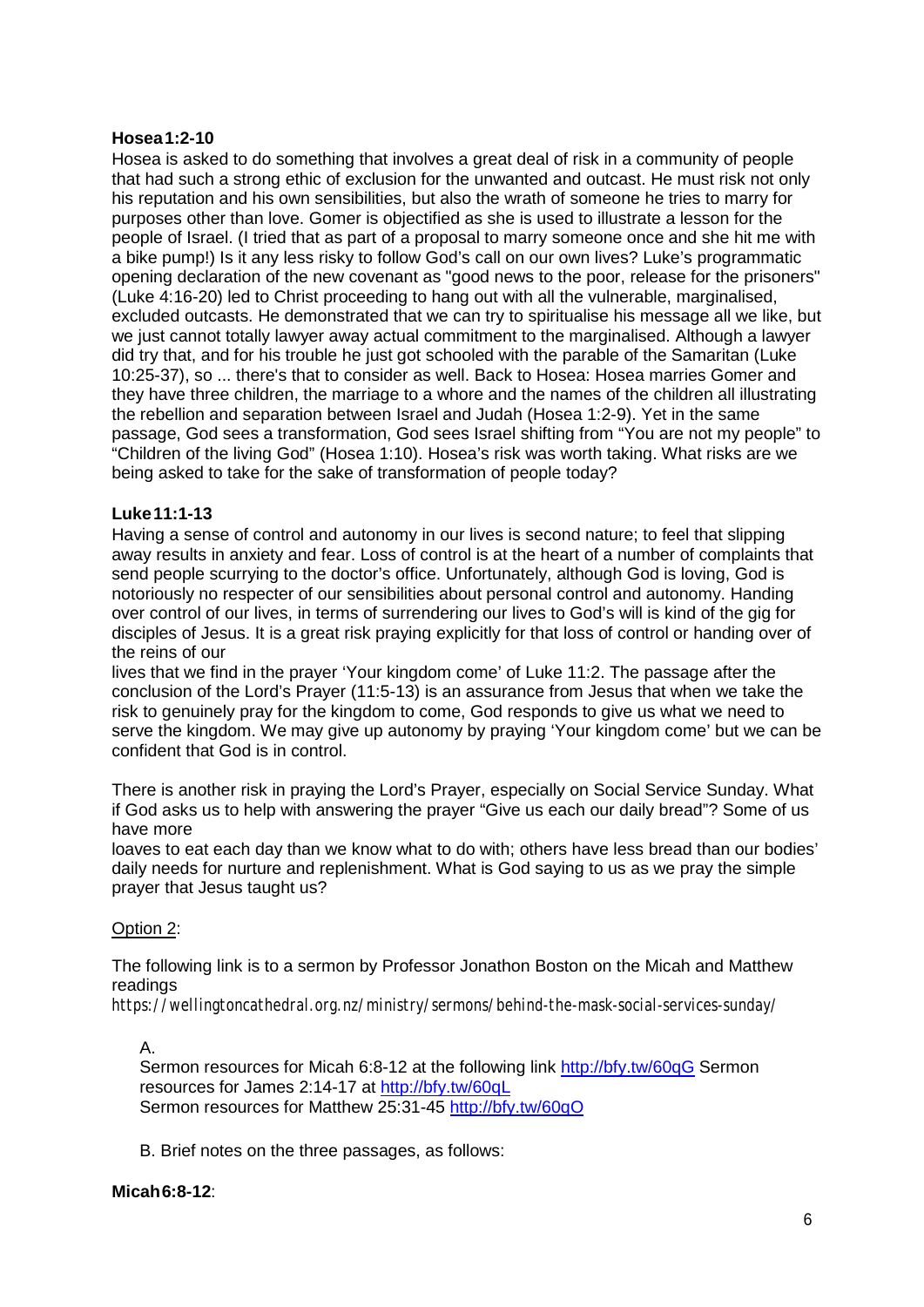For some readers, verse 8 is so familiar that it is difficult to hear it as a sharp, pointed challenge to Micah's original hearers. In a context where those hearers were well used to coming to God via the well-worn route of ritual sacrifices (verses 6-7), Micah declares that what God really wants is not the sacrifice of the finest calves and rams, topped off with rivers of oil. No, God wants

lives lived which make a difference to the lives of others. "What does the Lord require of you," Micah bluntly states, "but to do justice, and to love kindness, and to walk humbly with your God?" That justice is a great concern in this set of requirements is brought out in the remainder of the passage, verses 9-12: the class of powerful and wealthy people in Israel have cheated, lied and bullied their way to the top. It has got to stop. God is not bought off by using ill-gotten gains to buy calves and rams to be sacrificed. What pleases God is justice and justice cannot be replaced by religious ritual. Justice is only justice when the cheating, lying and bullying stop. In NZ in 2016, amidst claims and counter-claims about housing crises, rising inequality of wealth, income and opportunity, and human contributions to destruction of the planet, what is God asking us to do which achieves justice, which enacts loving kindness with deeds not words and which expresses a humble walk with God?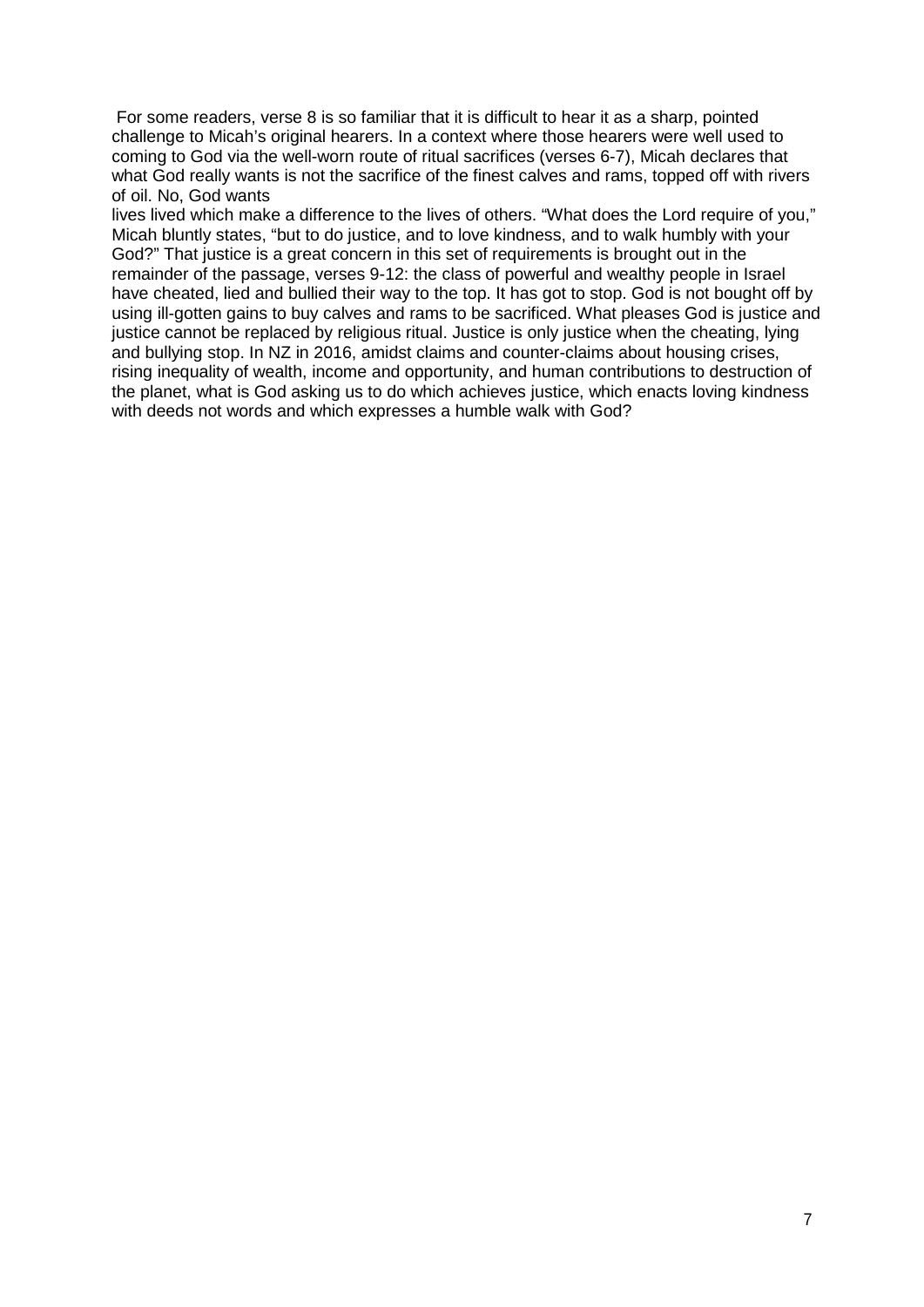#### **James2:14-17**:

This passage does not need explanation! Faith is expressed in deeds or it is not real faith (2:14, 17). Deeds are actual actions which make a difference to people at their point of need; words are not deeds (2:15-16). Enough said, now act!

#### **Matthew25:31-45**:

The starting point for this passage is the coming in glory of the Son of Man (31) with the nations gathered before him (32). By v. 34 the Son of Man has become 'the king' and thus we have a great passage for Christ the King Sunday -Christ reigns over the nations and brings judgment to them.

This passage is sometimes called the Parable of the Sheep and the Goats. This is partially true because Jesus makes a comparison (or 'similitude') in vss. 32-33 between the separated people before him as king and a shepherd separating the sheep from the goats. But the greater truth is to describe the passage as a vision of the future judgment.

Jesus specifically makes the criterion for judgment between the sheep and the goats the criterion of action or inaction towards 'the least of these who are members of my family' (40, 45). An important question for each preacher on this passage to answer is whether this passage is about the world's treatment of Christians or on how Christians treat non-Christians or on how non-Christians treat other people.

Understanding this matter is vital for the standing of the whole gospel as a Christian gospel in the context of the New Testament's message that salvation comes through the grace of God and not through good works. On the face of it, overlooking verses 40 and 45, Matthew 25:31- 46 looks like a straightforward endorsement of good works as a means to salvation: feed the hungry, visit the prisoners, welcomes strangers into your home and God will be pleased with you. And the converse applies: you have been warned. On this understanding, effectively Jesus is expanding on something he has already said about the treatment of his disciples being the treatment of Jesus and thus of God himself:

"Whoever receives you receives me, and whoever receives me receives him who sent me."

This is Matthew 10:40 (read the larger section, 10:40-42) and can be read alongside Matthew 18:1-7. In these passages Jesus begins to develop a theme which – it can be argued - comes to a climax in our present passage: how disciples of Christ are treated is extraordinarily powerful in respect of consequences. God is in Christ, Christ is in Christians, bless (or curse) a Christian and you are blessing (or cursing) God.

So, on one reading of this passage, in Matthew 25:31-46 we have the extraordinary spectacle of the nations being gathered before Christ the kingly judge and the judgment turning on how they have treated Christians. As we look around the world today we rightly think that some nations should be terrified of that future judgment because their treatment of Christians has been utterly appalling.

But, on another reading of this passage, in Matthew 25:31-46 we have the extraordinary challenge of Christ's judgement focusing carefully on how humanity has treated humanity. "The least of these who are members of my family" refers to the human family, and spotlight is put on each of us. Who has fed the hungry, offered water to the thirsty, welcomed strangers, clothed the naked, cared for the sick and visited the prisoners? On this reading, which lines up with Micah 6:8-12 and James 2:14- 17, we who claim to have faith in Christ should also be able to claim that in actuality we have acted

in Christ's name and met the needs of those in need.